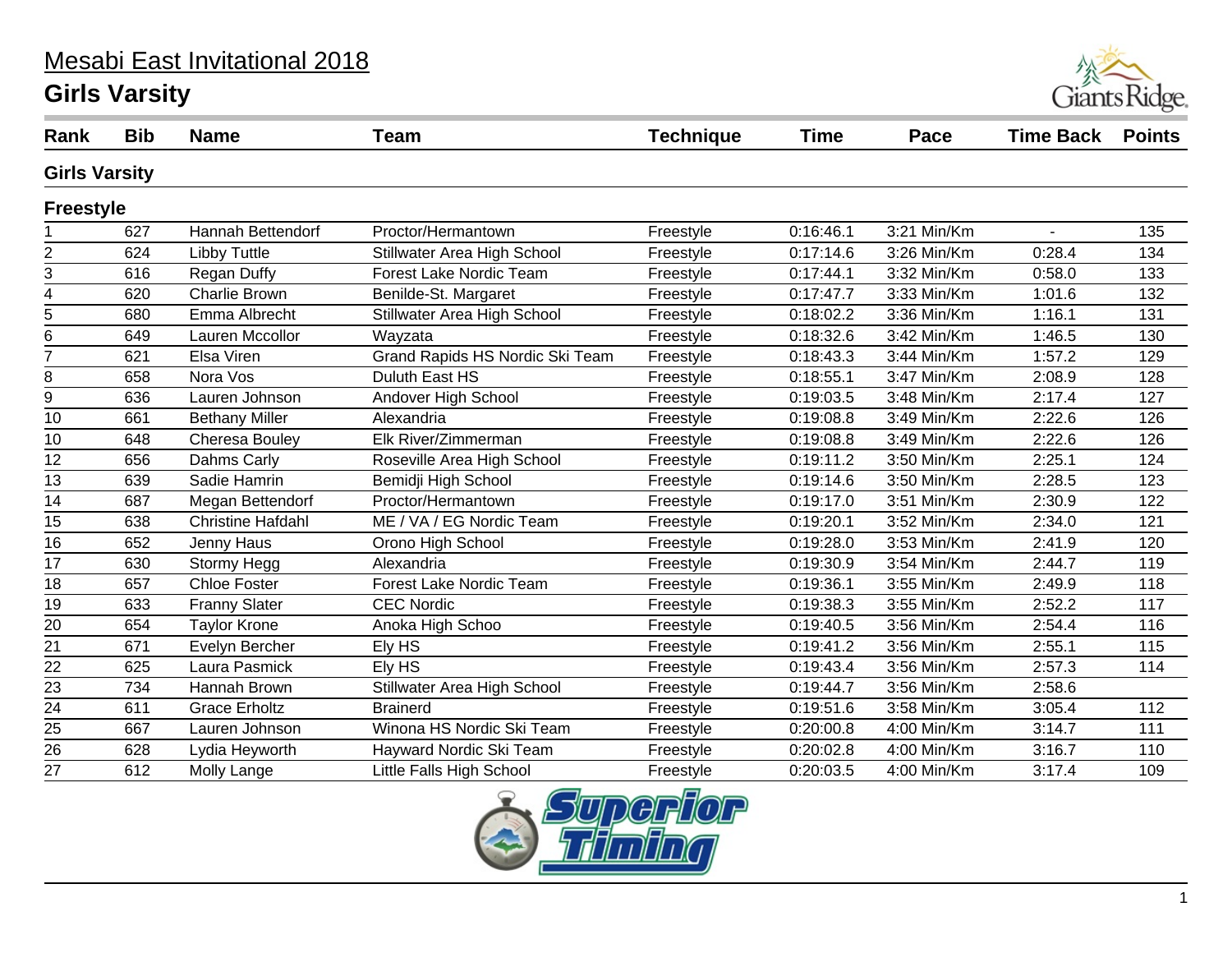

| Rank            | <b>Bib</b> | <b>Name</b>             | <b>Team</b>                     | <b>Technique</b> | <b>Time</b> | Pace          | <b>Time Back</b> | <b>Points</b> |
|-----------------|------------|-------------------------|---------------------------------|------------------|-------------|---------------|------------------|---------------|
| 28              | 738        | <b>Beth Defoe</b>       | Andover High School             | Freestyle        | 0:20:06.7   | 4:01 Min/Km   | 3:20.6           | 108           |
| 29              | 690        | Alexis Mullen           | Orono High School               | Freestyle        | 0:20:06.7   | 4:01 Min/Km   | 3:20.6           | 107           |
| 30              | 672        | Callie Knapp            | <b>Brainerd</b>                 | Freestyle        | 0:20:08.6   | 4:01 Min/Km   | 3:22.4           | 106           |
| 31              | 622        | <b>Alex Harmdierks</b>  | Chaska and Chanhassen HSs       | Freestyle        | 0:20:12.3   | 4:02 Min/Km   | 3:26.2           | 105           |
| $\overline{32}$ | 726        | <b>Brita Larson</b>     | Duluth East HS                  | Freestyle        | 0:20:14.0   | 4:02 Min/Km   | 3:27.9           | 104           |
| 33              | 728        | Carli Vrchota           | Alexandria                      | Freestyle        | 0:20:16.9   | 4:03 Min/Km   | 3:30.8           |               |
| $\overline{34}$ | 669        | Olivia Anderson         | Chaska and Chanhassen HSs       | Freestyle        | 0:20:18.3   | 4:03 Min/Km   | 3:32.2           | 102           |
| 35              | 696        | Frances Ryan            | Roseville Area High School      | Freestyle        | 0:20:19.2   | 4:03 Min/Km   | 3:33.0           | 101           |
| $\overline{36}$ | 613        | Sofie Overturf          | Moorhead High School            | Freestyle        | 0:20:21.4   | 4:04 Min/Km   | 3:35.3           | 100           |
| 37              | 682        | Olivia Ellenbecker      | Coon Rapids High School         | Freestyle        | 0:20:25.8   | 4:05 Min/Km   | 3:39.7           | 99            |
| 38              | 668        | Claire Larson           | <b>White Bear Lake</b>          | Freestyle        | 0:20:26.2   | 4:05 Min/Km   | 3:40.1           | 98            |
| 39              | 689        | Jay Lidberg             | Andover High School             | Freestyle        | 0:20:31.3   | 4:06 Min/Km   | 3:45.2           |               |
| 40              | 749        | Kate Ludwig             | Moorhead High School            | Freestyle        | 0:20:33.5   | 4:06 Min/Km   | 3:47.3           | 96            |
| 41              | 614        | Claire Wagner           | Edina High School               | Freestyle        | 0:20:34.7   | 4:06 Min/Km   | 3:48.6           | 95            |
| 42              | 702        | Ingrid Sokup            | Hayward Nordic Ski Team         | Freestyle        | 0:20:36.6   | 4:07 Min/Km   | 3:50.5           | 94            |
| $\overline{43}$ | 698        | <b>Natalie Fultz</b>    | ME / VA / EG Nordic Team        | Freestyle        | 0:20:38.3   | 4:07 Min/Km   | 3:52.2           | 93            |
| $\overline{44}$ | 623        | Sophie Farrow           | Duluth East HS                  | Freestyle        | 0:20:44.4   | 4:08 Min/Km   | 3:58.3           |               |
| $\overline{45}$ | 647        | <b>Etta Leugers</b>     | Washburn High School            | Freestyle        | 0:20:46.5   | 4:09 Min/Km   | 4:00.4           | 91            |
| $\overline{46}$ | 748        | <b>Jess Nieters</b>     | Forest Lake Nordic Team         | Freestyle        | 0:20:57.9   | 4:11 Min/Km   | 4:11.7           |               |
| $\overline{47}$ | 664        | Lily Den Harton         | Hopkins                         | Freestyle        | 0:21:04.0   | $4:12$ Min/Km | 4:17.8           | 89            |
| $\overline{48}$ | 640        | Colette Jemming         | <b>Cathedral High School</b>    | Freestyle        | 0:21:08.8   | 4:13 Min/Km   | 4:22.7           | 88            |
| 49              | 651        | Emily Johnson           | Winona HS Nordic Ski Team       | Freestyle        | 0:21:11.9   | 4:14 Min/Km   | 4:25.8           | 87            |
| $\overline{50}$ | 677        | Emily Ingemann          | Wayzata                         | Freestyle        | 0:21:12.7   | 4:14 Min/Km   | 4:26.6           | 86            |
| 51              | 686        | Sadie Schreiner         | Edina High School               | Freestyle        | 0:21:16.1   | 4:15 Min/Km   | 4:29.9           | 85            |
| 52              | 717        | <b>Jill Serleth</b>     | Winona HS Nordic Ski Team       | Freestyle        | 0:21:21.5   | 4:16 Min/Km   | 4:35.3           |               |
| 53              | 684        | Samara Schlauderaff     | Grand Rapids HS Nordic Ski Team | Freestyle        | 0:21:30.5   | 4:18 Min/Km   | 4:44.3           | 83            |
| $\overline{54}$ | 660        | <b>Elise Pickar</b>     | <b>CEC Nordic</b>               | Freestyle        | 0:21:36.0   | 4:19 Min/Km   | 4:49.8           | 82            |
| 55              | 697        | Simone Lundquist        | Heritage/Providence Nordic      | Freestyle        | 0:21:37.1   | 4:19 Min/Km   | 4:50.9           | 81            |
| $\overline{56}$ | 637        | <b>Taylor Lundquist</b> | Heritage/Providence Nordic      | Freestyle        | 0:21:37.2   | 4:19 Min/Km   | 4:51.1           | 80            |
| 57              | 732        | Anna Ingemann           | Wayzata                         | Freestyle        | 0:21:37.7   | 4:19 Min/Km   | 4:51.6           |               |

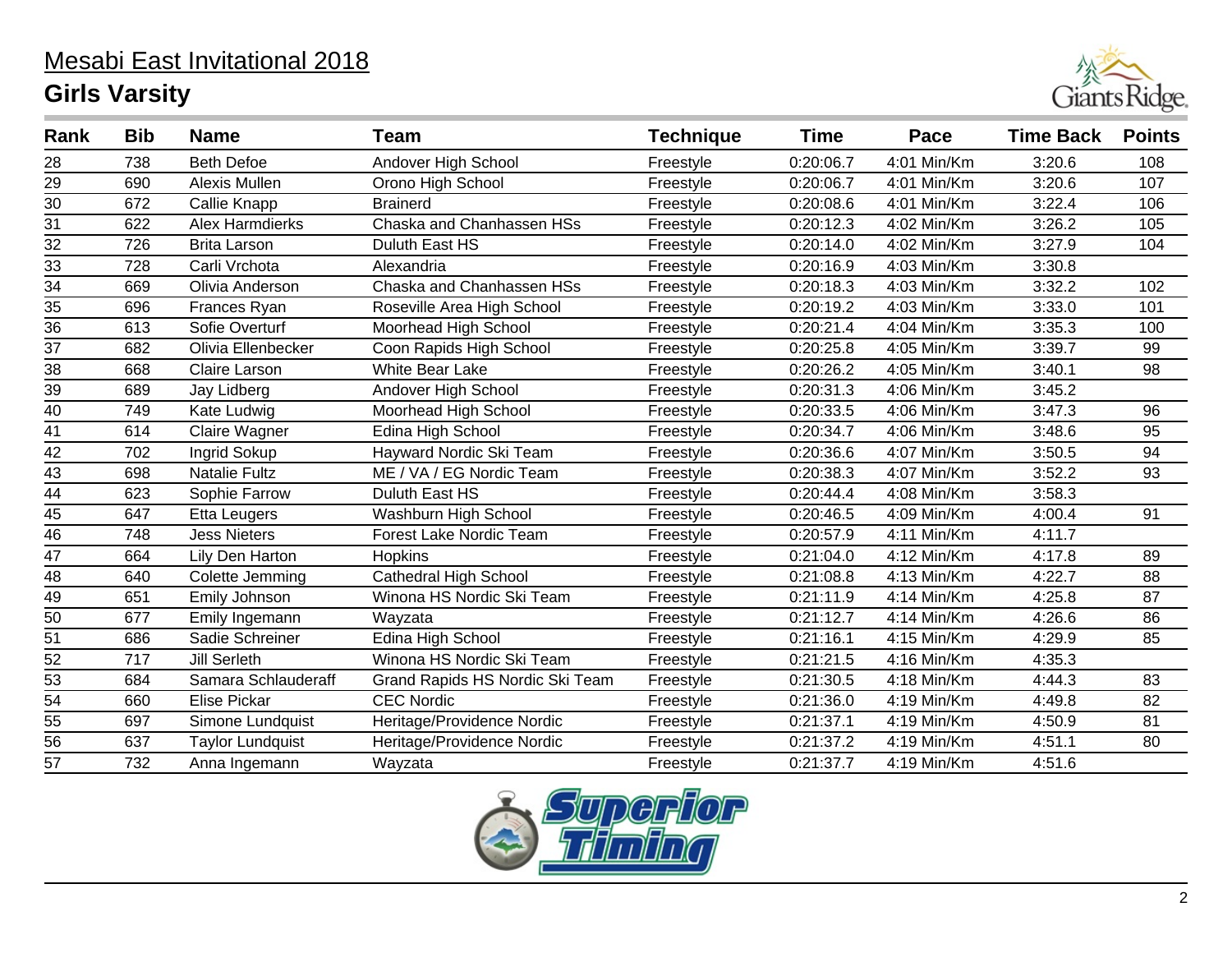

| Rank            | <b>Bib</b> | <b>Name</b>           | Team                             | <b>Technique</b> | Time      | Pace        | <b>Time Back</b> | <b>Points</b>   |
|-----------------|------------|-----------------------|----------------------------------|------------------|-----------|-------------|------------------|-----------------|
| 58              | 635        | <b>Isabel Carr</b>    | Superiorland                     | Freestyle        | 0:21:37.8 | 4:19 Min/Km | 4:51.7           | 78              |
| 59              | 615        | Lucy Campbell         | Marshall Nordic Ski Team         | Freestyle        | 0:21:38.1 | 4:19 Min/Km | 4:52.0           | 77              |
| $\overline{60}$ | 736        | Naomi Ohman           | Orono High School                | Freestyle        | 0:21:40.2 | 4:20 Min/Km | 4:54.1           |                 |
| 61              | 674        | <b>Claire Thorpe</b>  | Anoka High Schoo                 | Freestyle        | 0:21:47.1 | 4:21 Min/Km | 5:01.0           | $\overline{75}$ |
| $\overline{62}$ | 618        | Kora Johnson          | <b>Copper Country Ski Tigers</b> | Freestyle        | 0:21:49.6 | 4:21 Min/Km | 5:03.5           | 74              |
| 63              | 746        | Sarah Hanson          | <b>Brainerd</b>                  | Freestyle        | 0:21:50.2 | 4:22 Min/Km | 5:04.1           |                 |
| 64              | 678        | Anya Healy            | Washburn High School             | Freestyle        | 0:21:51.2 | 4:22 Min/Km | 5:05.1           | 72              |
| 65              | 685        | Lexi Maddux           | Moorhead High School             | Freestyle        | 0:21:53.3 | 4:22 Min/Km | 5:07.2           |                 |
| 66              | 721        | Emma Wildeson         | <b>Cathedral High School</b>     | Freestyle        | 0:21:56.2 | 4:23 Min/Km | 5:10.1           | 70              |
| 67              | 747        | <b>Grace Ewing</b>    | Chaska and Chanhassen HSs        | Freestyle        | 0:21:56.8 | 4:23 Min/Km | 5:10.7           |                 |
| 68              | 718        | Josie Moor            | <b>White Bear Lake</b>           | Freestyle        | 0:22:03.3 | 4:24 Min/Km | 5:17.2           | 68              |
| 69              | 727        | Ashley Nelson         | Roseville Area High School       | Freestyle        | 0:22:13.1 | 4:26 Min/Km | 5:27.0           |                 |
| 70              | 725        | <b>Tracy Renier</b>   | Benilde-St. Margaret             | Freestyle        | 0:22:14.5 | 4:26 Min/Km | 5:28.3           | 66              |
| 71              | 619        | Hannah Feyen          | Duluth Denfeld High School       | Freestyle        | 0:22:19.4 | 4:27 Min/Km | 5:33.2           | 65              |
| 72              | 700        | Emma Watson           | Marshall Nordic Ski Team         | Freestyle        | 0:22:19.9 | 4:27 Min/Km | 5:33.7           | 64              |
| 73              | 631        | Danielle Ungurian     | Simley High School               | Freestyle        | 0:22:28.5 | 4:29 Min/Km | 5:42.4           | 63              |
| 74              | 679        | Maggie Martin         | Hayward Nordic Ski Team          | Freestyle        | 0:22:31.6 | 4:30 Min/Km | 5:45.4           |                 |
| 75              | 688        | Annica Carr           | Elk River/Zimmerman              | Freestyle        | 0:22:32.8 | 4:30 Min/Km | 5:46.7           | 61              |
| 76              | 720        | Lucy Watson           | Marshall Nordic Ski Team         | Freestyle        | 0:22:38.9 | 4:31 Min/Km | 5:52.7           |                 |
| $\overline{77}$ | 653        | Gabby Olson           | Mounds View High School          | Freestyle        | 0:22:41.2 | 4:32 Min/Km | 5:55.0           | 59              |
| $\overline{78}$ | 665        | Jaden Nguyen          | <b>Cathedral High School</b>     | Freestyle        | 0:22:53.3 | 4:34 Min/Km | 6:07.2           |                 |
| 79              | 743        | Mickayla Allen        | Moorhead High School             | Freestyle        | 0:22:57.4 | 4:35 Min/Km | 6:11.2           |                 |
| 80              | 751        | Phoebe Schwartz       | Washburn High School             | Freestyle        | 0:22:59.5 | 4:35 Min/Km | 6:13.4           |                 |
| 81              | 691        | Damaris Berg          | Bemidji High School              | Freestyle        | 0:23:00.1 | 4:36 Min/Km | 6:14.0           | 55              |
| 82              | 659        | Aurora Weirens        | Mounds View High School          | Freestyle        | 0:23:00.3 | 4:36 Min/Km | 6:14.2           | 54              |
| 83              | 617        | Lauren Loppnow        | <b>White Bear Lake</b>           | Freestyle        | 0:23:02.4 | 4:36 Min/Km | 6:16.3           |                 |
| $\overline{84}$ | 750        | <b>Madison Mitzuk</b> | Elk River/Zimmerman              | Freestyle        | 0:23:05.4 | 4:37 Min/Km | 6:19.3           |                 |
| 85              | 706        | Nalia Petersen        | Heritage/Providence Nordic       | Freestyle        | 0:23:06.4 | 4:37 Min/Km | 6:20.3           |                 |
| 86              | 632        | <b>Tessah Green</b>   | St Paul Academy & Summit School  | Freestyle        | 0:23:10.5 | 4:38 Min/Km | 6:24.3           | 50              |
| 87              | 695        | Sammy Borzick         | Superiorland                     | Freestyle        | 0:23:11.2 | 4:38 Min/Km | 6:25.1           | 49              |

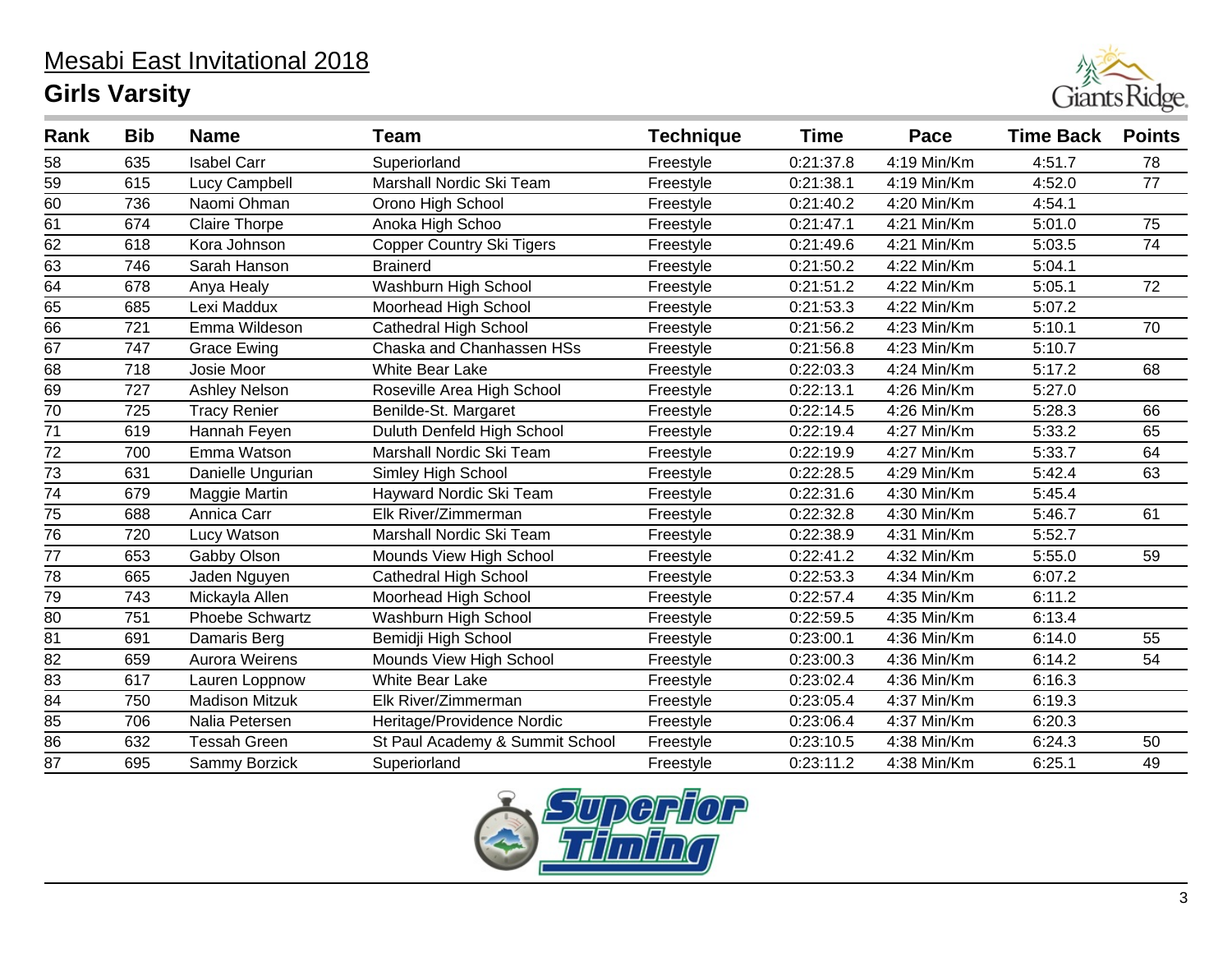

| Rank            | <b>Bib</b> | <b>Name</b>              | Team                            | <b>Technique</b> | Time      | Pace        | <b>Time Back</b> | <b>Points</b> |
|-----------------|------------|--------------------------|---------------------------------|------------------|-----------|-------------|------------------|---------------|
| 88              | 714        | Sarah Pollock            | Bemidji High School             | Freestyle        | 0:23:15.9 | 4:39 Min/Km | 6:29.8           |               |
| 89              | 645        | Laura Christianson       | <b>Willmar Public Schools</b>   | Freestyle        | 0:23:20.7 | 4:40 Min/Km | 6:34.5           | 47            |
| 90              | 701        | <b>Britta Larson</b>     | Anoka High Schoo                | Freestyle        | 0:23:23.9 | 4:40 Min/Km | 6:37.8           |               |
| $\overline{91}$ | 629        | Gabby Law                | Mounds Park Academy             | Freestyle        | 0:23:35.7 | 4:43 Min/Km | 6:49.6           | 45            |
| 92              | 646        | Izzy Haberman            | Coon Rapids High School         | Freestyle        | 0:23:38.5 | 4:43 Min/Km | 6:52.3           | 44            |
| 93              | 724        | Mickenna Affolter        | Mahtomedi High School           | Freestyle        | 0:23:39.1 | 4:43 Min/Km | 6:52.9           | 43            |
| 94              | 753        | <b>Isabelle Rockstad</b> | Moorhead High School            | Freestyle        | 0:23:42.3 | 4:44 Min/Km | 6:56.2           |               |
| 95              | 670        | Lauren Lachenmayer       | Mound Westonka High School      | Freestyle        | 0:23:43.2 | 4:44 Min/Km | 6:57.0           | 41            |
| 96              | 729        | <b>Lindy Dalberg</b>     | Ely HS                          | Freestyle        | 0:23:50.8 | 4:46 Min/Km | 7:04.7           |               |
| 97              | 742        | Lily Provenzano          | Hopkins                         | Freestyle        | 0:24:00.6 | 4:48 Min/Km | 7:14.4           | 39            |
| 98              | 681        | <b>Maddy Marquett</b>    | Little Falls High School        | Freestyle        | 0:24:02.9 | 4:48 Min/Km | 7:16.7           | 38            |
| 99              | 733        | Cassidy O'meara          | Moorhead High School            | Freestyle        | 0:24:05.7 | 4:49 Min/Km | 7:19.5           |               |
| 100             | 634        | Rachel Mummah            | Park Center HS                  | Freestyle        | 0:24:07.2 | 4:49 Min/Km | 7:21.1           | 36            |
| 101             | 699        | Parker Cook              | <b>Willmar Public Schools</b>   | Freestyle        | 0:24:08.3 | 4:49 Min/Km | 7:22.2           | 35            |
| 102             | 730        | Camilla Johnson          | Little Falls High School        | Freestyle        | 0:24:21.0 | 4:52 Min/Km | 7:34.8           |               |
| 103             | 737        | <b>Emily Saumer</b>      | Grand Rapids HS Nordic Ski Team | Freestyle        | 0:24:30.8 | 4:54 Min/Km | 7:44.6           |               |
| 104             | 662        | Lauren Dieperink         | St Paul Academy & Summit School | Freestyle        | 0:24:43.1 | 4:56 Min/Km | 7:57.0           | 32            |
| 105             | 719        | Jenna Halverson          | Mahtomedi High School           | Freestyle        | 0:24:48.1 | 4:57 Min/Km | 8:02.0           | 31            |
| 106             | 705        | <b>Liesl Schreiner</b>   | Edina High School               | Freestyle        | 0:24:58.8 | 4:59 Min/Km | 8:12.7           |               |
| 107             | 711        | <b>Autumn Drotts</b>     | Deer River High School          | Freestyle        | 0:24:59.4 | 4:59 Min/Km | 8:13.3           | 29            |
| 108             | 744        | Ina Poecher              | Mounds View High School         | Freestyle        | 0:24:59.8 | 4:59 Min/Km | 8:13.7           |               |
| 109             | 715        | Kallie Smith             | Maple Grove Senior High         | Freestyle        | 0:25:00.8 | 5:00 Min/Km | 8:14.6           | 27            |
| 110             | 683        | Lily Engebretson         | Mahtomedi High School           | Freestyle        | 0:25:27.2 | 5:05 Min/Km | 8:41.1           |               |
| 111             | 650        | Ally Hammann             | Maple Grove Senior High         | Freestyle        | 0:25:30.1 | 5:06 Min/Km | 8:43.9           | 25            |
| 112             | 716        | Makayla Fischer          | Mahtomedi High School           | Freestyle        | 0:25:32.7 | 5:06 Min/Km | 8:46.6           |               |
| 113             | 741        | Nicole Dorn              | Benilde-St. Margaret            | Freestyle        | 0:25:32.7 | 5:06 Min/Km | 8:46.6           |               |
| 114             | 644        | Molly Schoephoerster     | Mound Westonka High School      | Freestyle        | 0:25:33.6 | 5:06 Min/Km | 8:47.5           | 22            |
| 115             | 707        | Sarah Eichstadt          | Coon Rapids High School         | Freestyle        | 0:25:34.6 | 5:06 Min/Km | 8:48.5           |               |
| 116             | 708        | Emma Kelly               | Heritage/Providence Nordic      | Freestyle        | 0:25:54.4 | 5:10 Min/Km | 9:08.3           |               |
| 117             | 752        | <b>Brita Mowers</b>      | <b>CEC Nordic</b>               | Freestyle        | 0:26:05.2 | 5:13 Min/Km | 9:19.1           |               |